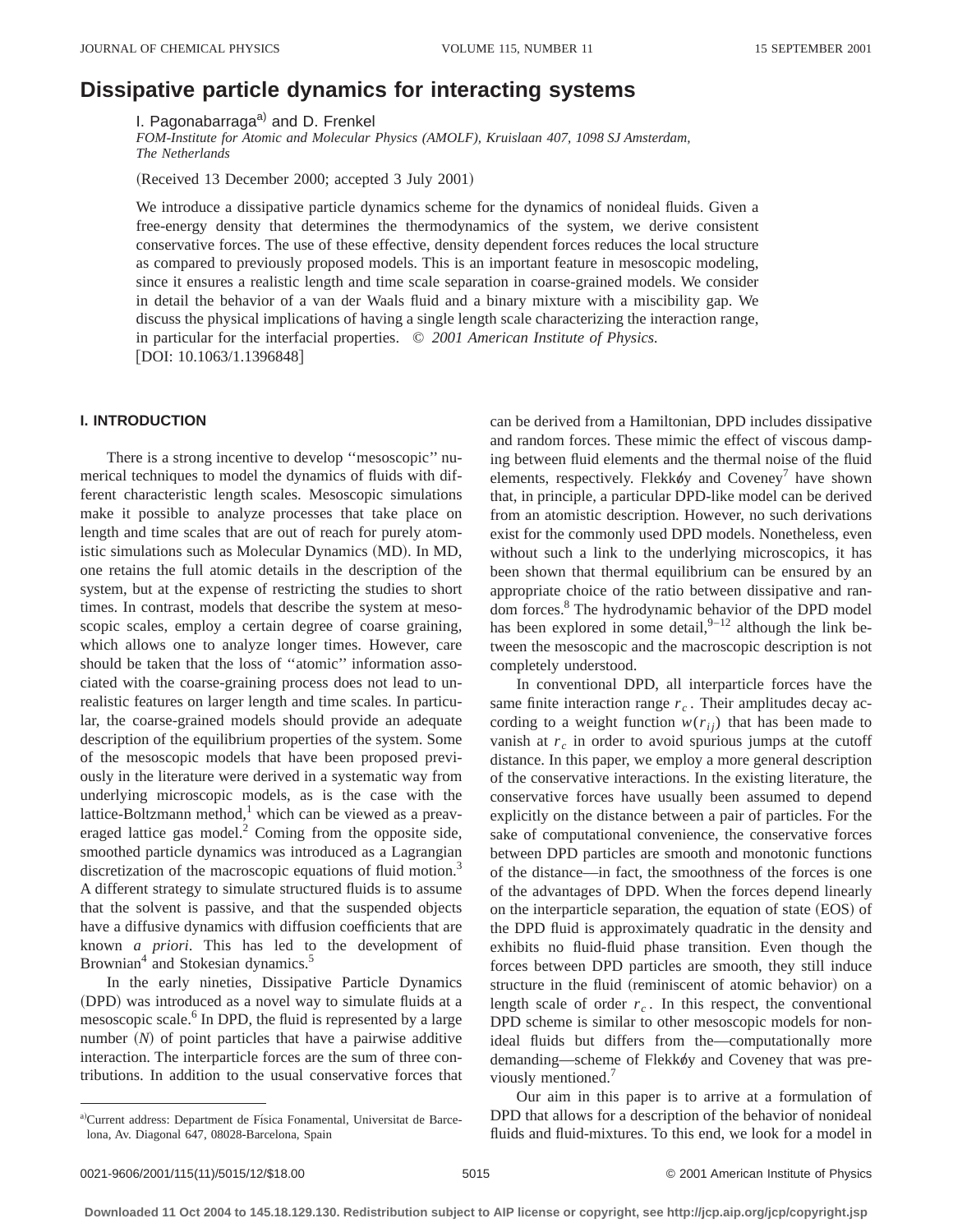which there is a direct link between the macroscopic equation of state and the effective interparticle forces. As we will show, as an additional advantage, our approach results in rather weak structural correlations in the fluid. In the next section, we describe in detail the model and how conservative forces are derived. We will subsequently elaborate the general method on three characteristic examples: A nonideal fluid without a gas-liquid phase transition that has been studied previously with a different choice of conservative forces, a van der Waals fluid, and a mixture with a miscibility gap. In Sec. III we look at the interfacial properties of these examples to gain some insight in the physical meaning of the conservative forces that we introduce, and subsequently analyze their equilibrium behavior and compare them with previous models. We conclude with a discussion of our main results.

# **II. MODEL**

In DPD one has *N* point particles of mass  $\{m_i\}$  that interact through a sum of pairwise-additive conservative, dissipative and random forces. These particles can be interpreted as fluid elements, and the dissipative forces are introduced to mimic the viscous drag between them. The random force equilibrates the energy lost through friction between the particles, enabling the system to reach an equilibrium state. To be specific, if we call  $\{r_k, p_k\}$  the set of particle positions and momenta of the *N* point particles, their dynamics are controlled by Newton equations of motion

$$
\frac{d\mathbf{r}_k}{dt} = \mathbf{v}_k \,,\tag{1}
$$

$$
\frac{d\mathbf{p}_k}{dt} = \sum_{j \neq i} \left\{ \mathbf{F}^{\mathbf{C}}(\mathbf{r}_{ij}) + \mathbf{F}^{\mathbf{D}}(\mathbf{r}_{ij}) + \mathbf{F}^{\mathbf{R}}(\mathbf{r}_{ij}) \right\}
$$

$$
= \sum_{j \neq i} \left\{ \mathbf{F}^{\mathbf{C}}(\mathbf{r}_{ij}) - \gamma \omega^{\mathbf{D}}(\mathbf{r}_{ij}) \mathbf{v}_{ij} \cdot \mathbf{e}_{ij} \mathbf{e}_{ij} + \sigma \omega^{\mathbf{R}}(\mathbf{r}_{ij}) \mathbf{e}_{ij} \xi_{ij} \right\}, (2)
$$

where we have used the notation  $\mathbf{r}_{ij} = \mathbf{r}_i - \mathbf{r}_j$  and  $\mathbf{v}_{ij} = \mathbf{v}_i$  $-\mathbf{v}_i$ .  $\mathbf{e}_{ij}$  denotes a unit vector in the direction of  $\mathbf{r}_{ij}$ , and  $\mathbf{v}_i = \mathbf{p}_i / m_i$  is the velocity of particle *i*. The dissipative force,  $\mathbf{F}^{\text{D}}(\mathbf{r}_{ij})$ , depends both on the relative positions and velocities of the interacting pair of particles and its amplitude is characterized by the parameter  $\gamma$ . This parameter is related to the viscosity of the DPD fluid. The third term in Eq. (2),  $\mathbf{F}^R(\mathbf{r}_{ii})$ , is a random force acting on each pair of DPD particles— $\xi$ stands for a random variable with Gaussian distribution and unit variance. The random force has an amplitude  $\sigma$  and is also central. Central pair interactions ensure angular momentum conservation (although the dynamics can be generalized to account for noncentral forces<sup>13</sup>). The dissipative and random forces are completely specified once the weight functions,  $\omega^D(r_{ij})$  and  $\omega^R(r_{ij})$ , are specified—these are smooth and of finite range. Although they can be chosen at will, Español and Warren showed<sup>8</sup> that  $\omega^D$  and  $\omega^R$  must be related to ensure that the probability to observe a particular configuration of DPD particles is given by the Boltzmann distribution in equilibrium. Specifically, if they are chosen such that  $\omega^R = \sqrt{\omega^D}$ , then the correct equilibrium distribution is recovered, and the equilibrium temperature of the DPD fluid is fixed by the ratio of the amplitudes of the dissipative and random forces,  $k_B T = \sigma^2/(2\gamma)$ . We stress that the DPD equations of motion, Eqs.  $(1)$  and  $(2)$ , cannot be derived from a Hamiltonian.

Traditionally, and for simplicity, the conservative forces in DPD have been taken as pairwise-additive and central, with a weight function related to  $\omega^D$ , and with a variable amplitude that sets the temperature scale in the system. As long as the force is sufficiently weak that it does not induce appreciable inhomogeneities in the density around a DPD particle, it can only lead to an equation of state with a quadratic dependence in the density, irrespective of the precise choice for the weight function (see the following). One consequence is that phase separation between disordered phases cannot occur in a pure system; at least a binary mixture of different kinds of particles is needed.<sup>14</sup>

We will first consider the general form that the free energy of a DPD system can have, in order to elucidate the generic shape of consistent conservative forces. In agreement with the idea that the DPD particles refer to lumps of fluid, it seems natural to assume that the relevant energy associated to their configurations is a free energy, rather than a strictly ''mechanical'' potential energy. We can express quite generically the free energy  $\mathcal F$  of an inhomogeneous system with density  $\rho(\mathbf{r})$  as

$$
\mathcal{F} = \int d\mathbf{r} \rho(\mathbf{r}) f(n\{\mathbf{r}\}), \qquad (3)
$$

where  $f(\rho)$  is the expression for the local free energy per particle (in units of  $k_B T$ ), and  $n({\bf r})$  is related to the density of the system at **r**. This formulation is reminiscent of the strategy followed in density functional theory to study the equilibrium properties of the fluids.<sup>15</sup> In fact, the particular case  $n({\bf r}) = \rho({\bf r})$  corresponds to the local density approximation in density functional theory, and if  $n(\mathbf{r})$  is chosen to be an average of the density over an interval around **r**, it can be understood as a weighted density approximation for the true free energy. We can separate the total free energy,  $f(\rho) = f^{\text{rd}}(\rho) + f^{\text{ex}}(\rho)$ , as the sum of the ideal  $f^{\text{rd}}(\rho)$  $=$ log( $\Lambda$ <sup>3</sup> $\rho$ )-1 plus the excess contribution, where  $\Lambda$  is the thermal de-Broglie wavelength. Our purpose is to obtain the equivalent expression for a DPD system, in which we have *N* particles distributed in the space. Since the free energy is an extensive quantity, the total free energy of a DPD system can be obviously expressed in terms of the free energy per DPD particle,  $\psi$ , as

$$
\mathcal{F} = \sum_{i=1}^{N} \psi(n_i) = \sum_{i=1}^{N} \int d\mathbf{r} \delta(\mathbf{r} - \mathbf{r}_i) \psi(n\{\mathbf{r}\})
$$

$$
= \int d\mathbf{r} \rho(\mathbf{r}) \psi(n\{\mathbf{r}\}), \qquad (4)
$$

where we have introduced the symbol  $n_i$  to refer to the generalized density defined previously, although now expressed in terms of the positions of the discrete *N* DPD particles (see the following). Comparing Eqs.  $(4)$  and  $(3)$ , we can easily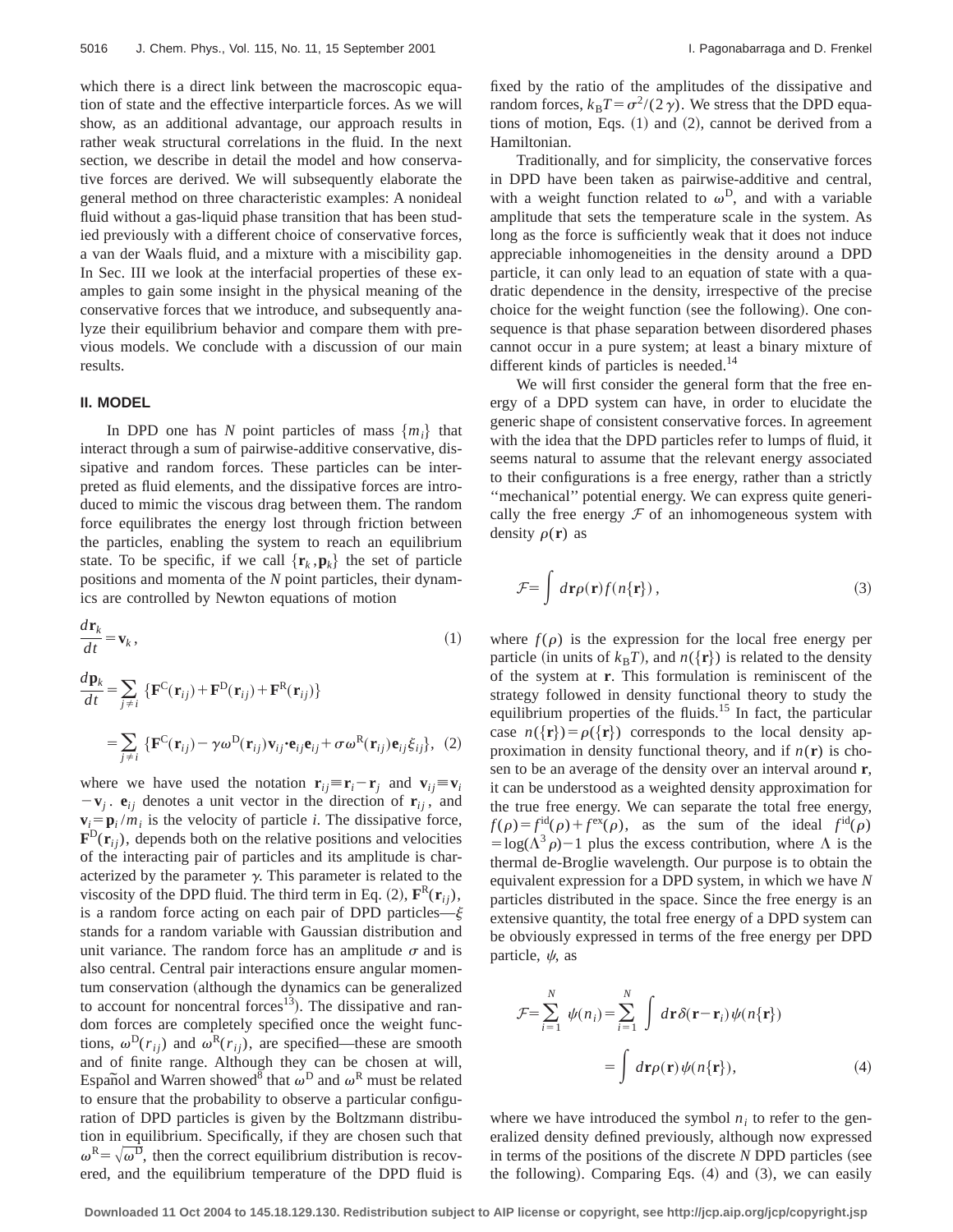identify  $\psi(\rho) = f(\rho)$  which obviously implies that we can decompose  $\psi$  into its ideal and excess contributions.

If the free energy determines the relevant energy for a given configuration of DPD particles, we can then derive the force acting on each particle as the variation of such an energy when the corresponding particle is displaced. However, the motion of the particles themselves, due to the action of the dissipative and random forces, already accounts for the ideal contribution to the free energy of the system, which is not related to the interactions among the particles. Therefore, only the excess part of the free energy will be involved in the effective interactions between the DPD particles. Accordingly, we can write the conservative force acting on particle  $i, \overline{\mathbf{F}_i^{\mathbf{C}}}$ , as

$$
\mathbf{F}_{i} = -\frac{\partial}{\partial \mathbf{r}_{i}} \sum_{j=1}^{N} \psi^{\text{ex}}(n_{j}).
$$
 (5)

We have derived the generic form for the conservative force acting on a DPD particle as a function of the excess free energy that characterizes the system, which is, in general, not a pairwise additive. These forces are analogous to the ones derived from semiempirical potentials<sup>16</sup> in MD, used to effectively model the many-body interactions in condensed systems. However, we have started from the macroscopic properties of the system, i.e., its free energy, rather than ensuring microscopic consistency.

We can then fix the equilibrium thermodynamic properties of the system beforehand, and derive a set of conservative forces consistent with the desired equilibrium macroscopic behavior. This procedure is reminiscent of an approach used in other mesoscopic simulation techniques that deal with generic nonideal fluids.<sup>17</sup>

Given that the free energy has been defined as a functional of a certain local density, local variations in such a density are responsible for the effective forces among the DPD particles. The particular expression for the forces will then depend both on the specific form of the free energy and on the choice of the local density  $n_i$ . It seems natural to define the local density of a particle *i* as its average on the corresponding interaction range. For simplicity, we weight this average with the same functions used to define the dissipative and random forces, as introduced in Eq.  $(2)$ . Therefore, we write

$$
n_i = \frac{1}{[w]} \sum_j w(r_{ij}), \qquad (6)
$$

where  $[A]$  refers to the spatial integral of a given quantity  $A$ . The normalization factor  $[w]$  ensures that  $n_i$  is indeed a density, so that in a homogeneous region,  $n = \rho$ . This is in spirit similar to the weighted density approximation in density functional theory.<sup>15</sup> The use of a continuous and smooth weight function that vanishes at the cutoff distance,  $r_c$ , ensures a smooth sampling of the environment of each particle, avoiding spurious jumps. There is no *a priori* reason to choose  $w(r)$  equal to any of the other weight functions, although the particular case of a constant weight function constitutes a pathological limit—in this case the conservative force will only act when one particle enters or leaves the interaction range. The dependence of the energy of a particular configuration on the particles' positions enters implicitly through the weighted densities. For densities of the form given by Eq.  $(6)$ , the conservative force acting on particle *i* can be rewritten as

$$
\mathbf{F}_{i} = -\sum_{j=1}^{N} \frac{\partial \psi(n_{j})}{\partial \mathbf{r}_{i}} = -\sum_{j} (\psi'_{i} + \psi'_{j}) \frac{w'_{ij}}{[w]} e_{ij} \equiv \sum_{j} \mathbf{F}_{ij},
$$
\n(7)

where we have introduced the notation,  $\psi_i \equiv \psi^{\text{ex}}(n_i)$ , and where the primes denote derivatives with respect to the corresponding variables. Although the free energy of each particle depends on the local density, and leads in general to many-body effective forces, for the particular local density introduced in Eq.  $(6)$ , the forces between DPD particles can still be written down as additive pairwise forces—a computational advantage.

The fact that the forces depend on the positions of many particles through their corresponding local weighted densities suggests that, in general, the local structure of the fluid phase will be smoother than in the case in which forces are derived from a pair-potential. This is an attractive feature of the present model; the local structure in a fluid should only be related to its microscopic structure, and should be smeared out at mesoscopic, coarse-grained, scales. In this respect, the density-dependent interactions of these DPD models enforce an appropriate length scale separation. In the next sections, we will analyze these properties in detail.

Before considering specific examples, as a consistency check, we will analyze the predictions for the pressure of a fluid following the free energy,  $p^{\text{th}}$ , and the virial,  $p^{\text{v}}$ , routes. If we start from the free energy per particle, Eq.  $(4)$ , the pressure for a fluid will be

$$
p^{\text{th}} = -\rho f + \rho \frac{\partial \rho f}{\partial \rho} = k_{\text{B}} T \rho + \rho^2 \frac{\partial \psi^{\text{ex}}}{\partial \rho}.
$$
 (8)

On the other hand, since we have derived the force between particles from the free energy, we can also obtain the pressure of the fluid following the virial route. In this case the pressure is given

$$
p^{\text{virial}} = \rho k_{\text{B}} T + \frac{1}{2dV} \sum_{i} \sum_{j} \mathbf{r}_{ij} \cdot \mathbf{F}_{ij}
$$

$$
= \rho k_{\text{B}} T + \frac{1}{2dV} \int \int d\mathbf{r} d\mathbf{r}' \rho(\mathbf{r}\mathbf{r}')
$$

$$
\times (\mathbf{r} - \mathbf{r}') \cdot \mathbf{F}(\mathbf{r} - \mathbf{r}'), \tag{9}
$$

where we have approximated the discrete sum over the *N* DPD particles by an integral. Introducing the pair correlation function,  $g(r)$ , we can rewrite the previous equation as

$$
p^{\text{virial}} = k_{\text{B}} T \rho + \frac{\rho^2}{2d} \int d\mathbf{r} g(r) \frac{\partial \psi^{\text{ex}}}{\partial \rho} \mathbf{r} \cdot \left\{ \frac{-2w'(r)\mathbf{e}}{[w]} \right\}
$$

$$
= k_{\text{B}} T \rho - \frac{\rho^2}{d} \frac{\partial \psi^{\text{ex}}}{\partial \rho} \frac{[rw']}{[w]}.
$$
(10)

In the last equality we have assumed that the density is nearly homogeneous, and that therefore  $\partial \psi^{\alpha x}/\partial \rho$  is effec-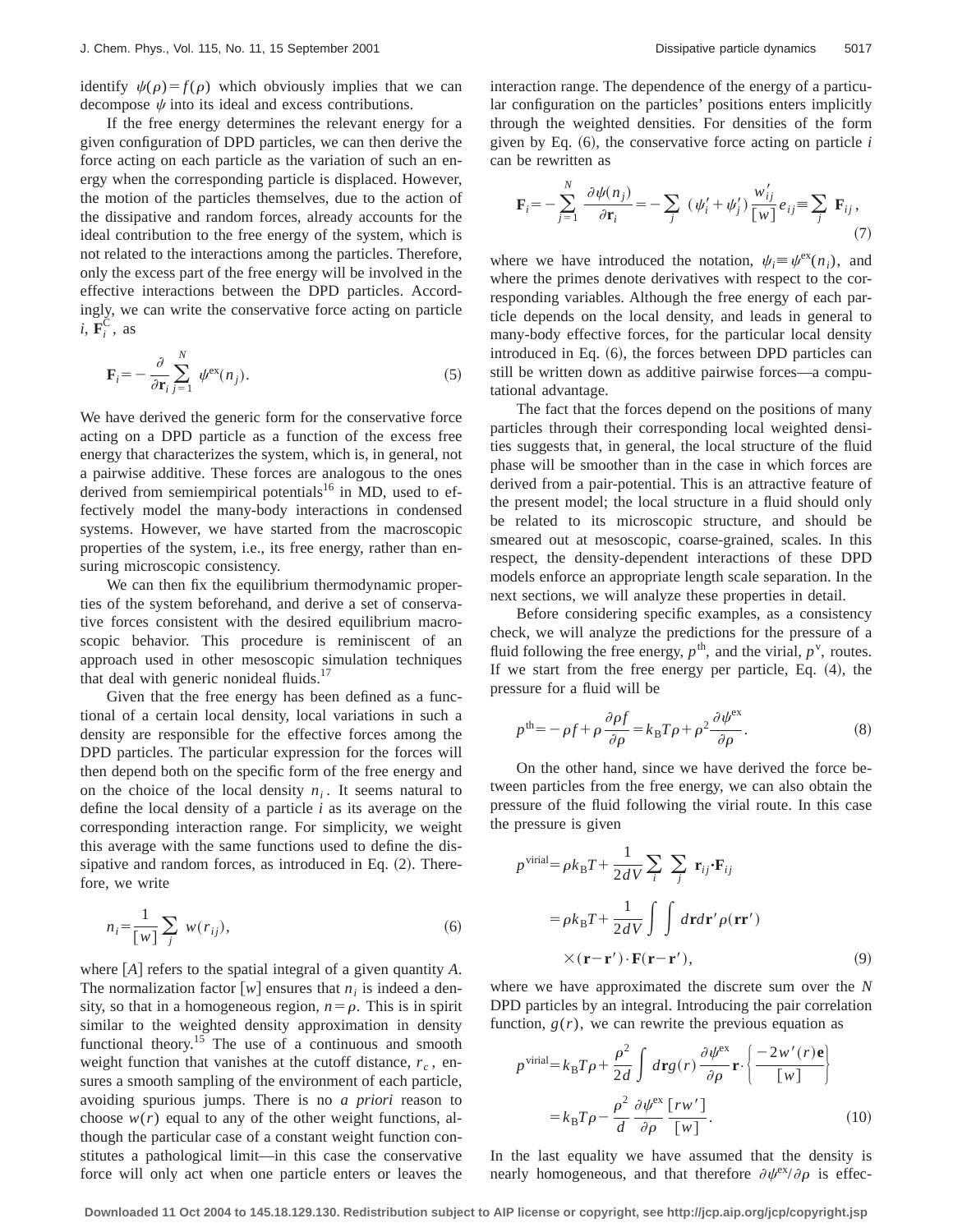tively a constant. Otherwise, it is not possible to express the force in terms of the relative coordinates only. If there is no local structure in the fluid, and  $w(r_c)=0$ , then  $\lceil rw'\rceil=$  $-d[w]$ , and then Eq. (10) coincides with the prediction for the "thermodynamic" pressure, Eq.  $(8)$  for any weight function.<sup>18</sup> Otherwise, a discrepancy between the two pressures will appear because the averaged density  $n_i$  is always centered on the corresponding DPD particle—a conditional density—and it is therefore related to the  $g(r)$ . In subsequent sections, we will see in some examples how such local structure may develop.

Theoretical studies have shown that in the fluid phase of DPD, in the hydrodynamic limit the usual Navier-Stokes equation is recovered, $9$  and that the equilibrium pressure term is related to the pairwise forces through the usual virial expression, as we have derived previously. This corresponds to dynamics which conserves momentum locally (as in model- $H^{19}$ ), instead of being purely relaxational (as happens in certain dynamical models that start from density functional theories<sup>20</sup>). By analogy with the usual nonideal DPD models, in equilibrium we recover a probability distribution for a given configuration in agreement with Boltzmann fluctuation theorem: The probability of observing a fluctuation is proportional to the exponential of the deviation of the appropriate thermodynamic potential—the free energy  $\sqrt{a}$  introduced in Eq.  $(3)$  for DPD models at constant volume, temperature and number of particles.

In the following subsections, we will consider three particular examples, where we will compute explicitly the form of the conservative forces.

## **A. Groot and Warren fluid**

Let us first derive the expression for the conservative force that corresponds to the nonideal fluid studied by Groot and Warren.<sup>21</sup> They introduce a conservative force of the form

$$
\mathbf{F}_{ij} = \begin{cases} a \left( 1 - \frac{r_{ij}}{r_c} \right) \mathbf{e}_{ij}, & r_{ij} < r_c \\ 0, & r_{ij} > r_c \end{cases}
$$
(11)

For this conservative force, they have shown that the EOS is  $p=k_B T \rho + \alpha a \rho^2$ , where by a numerical fit they found  $\alpha$ =0.101±0.001. Using the expressions of the previous section, the corresponding pairwise force is

$$
\mathbf{F}_{ij} = \begin{cases} 2 \alpha a \frac{w'_{ij}}{[w]} \mathbf{e}_{ij}, & r_{ij} < r_c \\ 0, & r_{ij} > r_c \end{cases}
$$
(12)

It corresponds to an excess free energy per particle  $\psi^{\text{ex}}$  $= \alpha a \rho$ , which is linear in the density. As stated in the introduction, an interaction with a smooth, monotonic dependence in position does not induce a fluid-fluid phase separation.

#### **B. van der Waals fluid**

The van der Waals fluid is the classic example of a fluid with a liquid-gas phase transition. It is characterized by the equation of state  $p = \rho k_B T/(1-b\rho) - a\rho^2$  (and excess free energy per particle,  $\psi^{\text{ex}} = -k_B T \log \{(1-b\rho) - a\rho\}$ . We can recover this EOS in a DPD system with pairwise conservative forces of the form,

$$
\mathbf{F}_{ij} = \left\{ \left( \frac{k_B T b}{1 - b n_i} - a \right) + \left( \frac{k_B T b}{1 - b n_j} - a \right) \right\} \frac{w_{ij}}{[w]} \mathbf{e}_{ij}.
$$
 (13)

For reasons that will be discussed below, it is helpful to generalize slightly the van der Waals fluid allowing for a contribution cubic in the density. The EOS then becomes *p*  $= \rho k_B T/(1-b\rho) - a\rho^2 - \alpha_3 ab\rho^3$ . The critical point of this model corresponds to the parameters

$$
T_c = \frac{a}{b} b \rho_c (2 + 3 \alpha_3 b \rho_c) (1 - b \rho_c)^2,
$$
  

$$
\rho_c = \frac{1}{b} \frac{\alpha_3 - 1 + \sqrt{1 + \frac{2}{3} \alpha_3 + \alpha_3^2}}{4 \alpha_3},
$$
 (14)

$$
\rho_c b \equiv x_c = \frac{-1 + \alpha_3 + \sqrt{1 + \frac{2}{3}\alpha_3 + \alpha_3^2}}{4\alpha_3},\tag{15}
$$

$$
T_c b/a \equiv y_c = x_c (2 + 3 \alpha_3 x_c)(1 - x_c)^2. \tag{16}
$$

The compressibility of the fluid,  $\chi$ , in turn, can be written down as

$$
\chi^{-1} = \frac{k_{\rm B}T}{\rho} + \frac{k_{\rm B}Tb(2-b\rho)}{(1-b\rho)^2} - 2a - 3\alpha_3ab\rho
$$

$$
= \frac{yy_c}{xx_c(1-xx_c)^2} - 2 - 3\alpha_3xx_c.
$$
 (17)

In Fig. 1 we show the behavior of the compressibility for two different values of the parameter  $\alpha_3$ , for temperature close to the critical temperature  $T_c$ . The increase in  $\alpha_3$  reduces  $\chi$  both above and below the critical temperature. As expected,  $\chi$  becomes negative in a region below  $T_c$  that is bounded by a spinodal.

Controlling the compressibility of the fluid is a desirable feature; a low compressibility helps reducing fluctuations of the fluid interface, which may be useful in simulations. It also provides a way of modifying properties of the fluid, such as the speed of sound. Moreover, it gives an additional parameter to select the surface tension which, as we will explain, may even change sign in this DPD-van der Waals fluid. Finally, it proves useful to reduce the amplitude of the density fluctuations to compare with mean field theoretical predictions, as the ones developed in the next section.

## **C. Binary mixture**

A binary mixture composed of particles of two species,<sup>14</sup> *A* and *B*, has also been considered by Groot and Warren.<sup>21</sup> In this system, it is possible to induce demixing with usual pairwise forces by modifying the relative repulsions between the *A*–*A*, *B*–*B*, and *B*–*A* pairs. Nevertheless, even in this case, a model in which the forces depend on local densities can be useful since if they induce less local structure, a relevant feature at a fluid-fluid interface.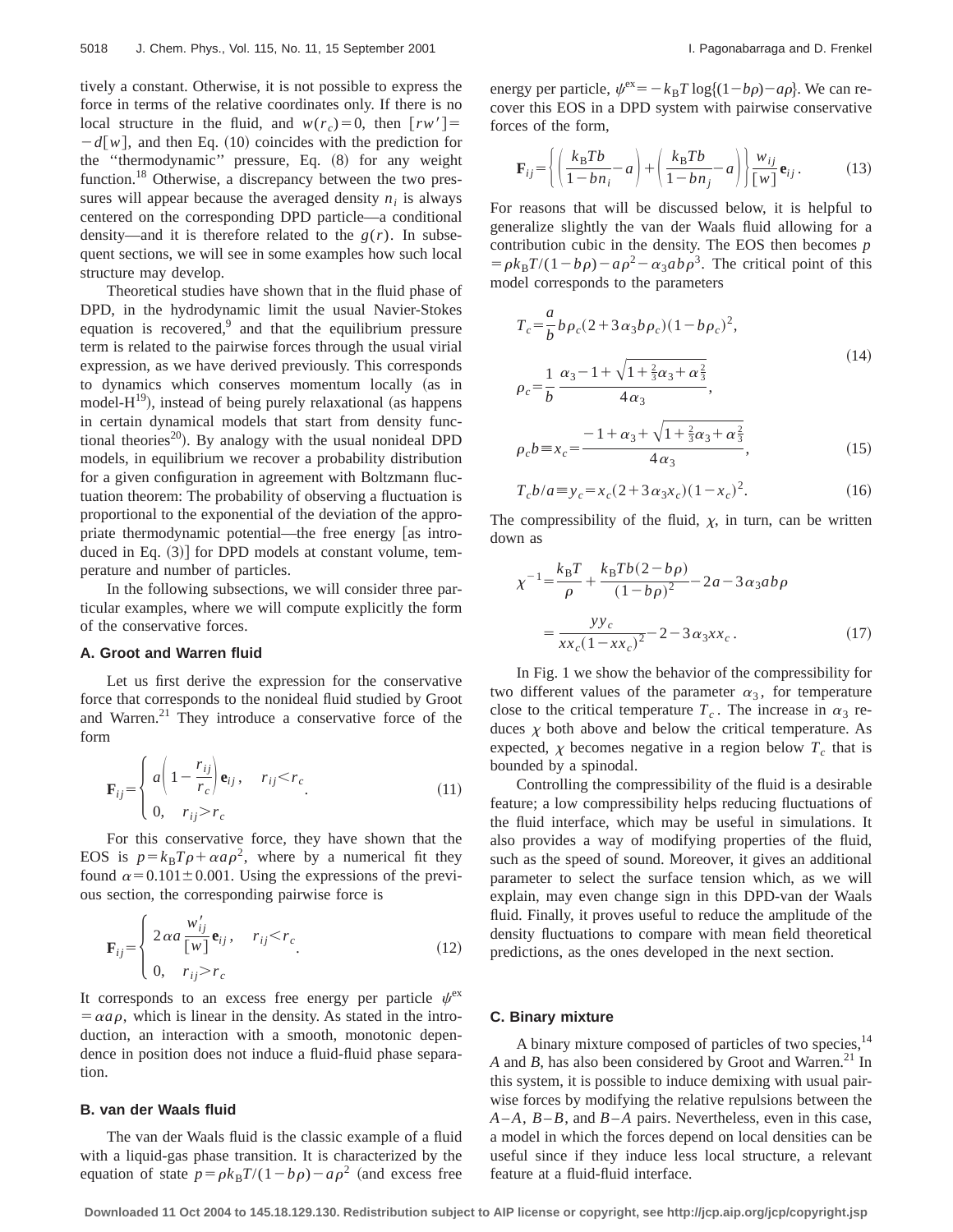

FIG. 1. Compressibilities of the van der Waals fluid around the critical point, for two different values of the parameter  $\alpha_3$ . (a) Curves at  $T/T_c$  $= 1.1$ ; (b) Curves at  $T/T_c = 0.8$ .

If the system consists of  $N_A$  particles of type *A* and  $N_B$ particles of type *B*, then there are two relevant local density fields,  $n_A$  and  $n_B$ , that are the straightforward generalizations of Eq.  $(6)$ ,

$$
n_{A_i} = \sum_{j \in A} \frac{w(r_{ij})}{[w]} \tag{18}
$$

$$
n_{B_i} = \sum_{j \in B} \frac{w(r_{ij})}{[w]},\tag{19}
$$

 $n_{A_i}$  and  $n_{B_i}$  represent the concentration of *A* and *B* particles around particle *i*, respectively. Whenever it is appropriate, we will denote by  $\rho_A$  and  $\rho_B$  the continuum limit of the discrete densities  $n_A$  and  $n_B$ , respectively.

The simplest free energy that leads to a miscibility gap has an excess free energy of the form

$$
\mathcal{F}^{\text{ex}} = \int d\mathbf{r} \{ 2\lambda \rho_a(\mathbf{r}) \rho_b(\mathbf{r}) + \lambda_A \rho_a(\mathbf{r})^2 + \lambda_B \rho_B(\mathbf{r})^2 \}
$$

$$
= \left[ \sum_{i \in A} (\lambda n_{B_i} + \lambda_A n_{A_i}) + \sum_{i \in B} (\lambda n_{A_i} + \lambda_B n_{B_i}) \right], \tag{20}
$$

where the two sums run over particles of type *A* and *B*, respectively. The corresponding conservative force acting on particle *i* can be written down as

$$
\mathbf{F}_{j} = \left[ \sum_{i \in A} \left\{ \lambda \sum_{k \in B} + \lambda_{A} \sum_{k \in A} \right\} + \sum_{i \in B} \left\{ \lambda \sum_{k \in A} + \lambda_{B} \sum_{k \in B} \right\} \right]
$$
  
×[*w*'<sub>ik</sub>**e**<sub>ik</sub>( $\delta_{ij} - \delta_{kj}$ )]. (21)

Although in this case with two averaged local densities the conservative forces do not have the form of Eq.  $(7)$ , they can still be expressed as pairwise additive forces,

$$
\mathbf{F}_{ij} = \begin{cases}\n-2\lambda_{A,B}w'_{ij}\mathbf{e}_{ij}, & \text{if same type} \\
-2\lambda w'_{ij}\mathbf{e}_{ij}, & \text{if different type}\n\end{cases}\n\tag{22}
$$

This fluid will be miscible at high temperatures, and below a critical temperature  $T_c$  a miscibility gap will develop. In terms of the parameters of the free energy, Eq. (20), for a symmetric mixture  $T_c$  is

$$
k_{\rm B}T_c = \rho(\lambda - \lambda_A), \ \frac{\rho_A}{\rho_A + \rho_B}\bigg|_c = c_c = \frac{1}{2}.
$$
 (23)

# **III. INTERFACIAL BEHAVIOR**

In this section we develop a mean field theory for the interfacial properties for a nonideal DPD fluid that gives some insight in the meaning of the conservative forces for these DPD models. For definiteness, we concentrate on the derivation of the surface tension,  $\tilde{\gamma}$ .

Since we are interested in the interfacial properties, we focus on the excess free energy, and will not write down the ideal gas contribution, which is local in the density and does not contribute to the interfacial properties. We start from the continuum limit of the appropriate free energy, and make an expansion in gradients. Therefore, we disregard correlations in the positions between the particles, hence the mean field character of the predictions of the present section.

### **A. van der Waals fluid**

For a van der Waals fluid we can express the continuum free energy of the fluid, that corresponds to the conservative forces introduced in Eq.  $(13)$ , as

$$
\mathcal{F}^{\text{ex}} = \int d\mathbf{r} \rho(\mathbf{r}) \bigg( -k_{\text{B}} T \log(1 - b n(\mathbf{r})) - a n(\mathbf{r}) - \frac{\alpha_3}{2} a b n(\mathbf{r})^2 \bigg), \tag{24}
$$

where  $n(\mathbf{r})$  is the continuum limit of Eq.  $(6)$ , namely,

$$
n(\mathbf{r}) = \frac{1}{\lceil w \rceil} \int d\mathbf{r}' w(\lvert \mathbf{r} - \mathbf{r}' \rvert) \rho(\mathbf{r}'). \tag{25}
$$

In Eq.  $(24)$ , the density  $\rho(r)$  means the mean density at point **r**. This is different from the density appearing in Sec. II,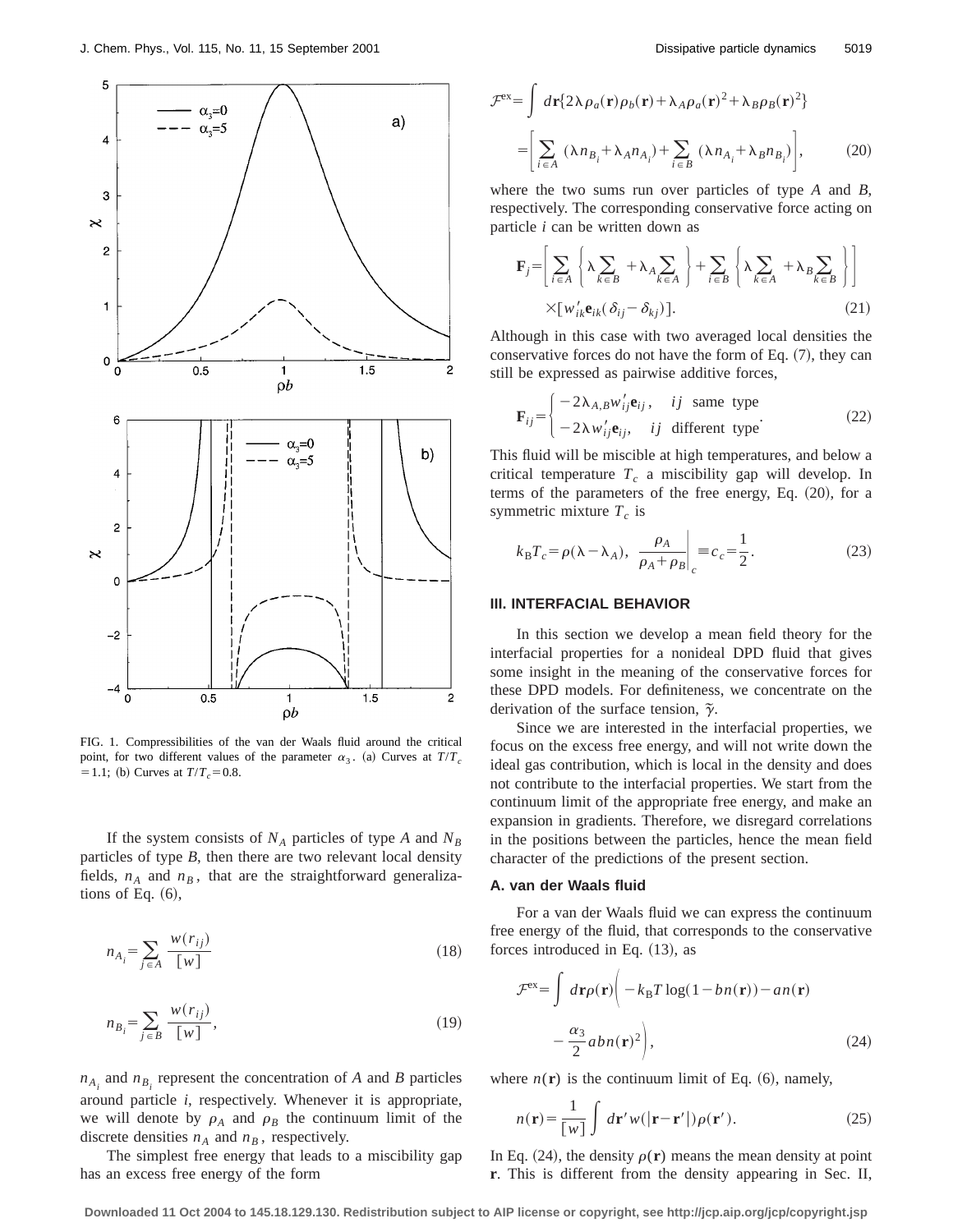where it referred to the instantaneous value of the density for a particular configuration. Due to this density preaveraging, the results of the present section constitute a mean field approximation.

For a smooth planar interface, we can expand the density in Eq.  $(25)$  to second order in the gradients,<sup>15</sup>

$$
\rho(\mathbf{r} - \mathbf{z}) = \rho(\mathbf{r}) - \mathbf{z} \cdot \nabla \rho(\mathbf{r}) + \frac{1}{2} \mathbf{z} \mathbf{z} \cdot \nabla \nabla \rho(\mathbf{r}).\tag{26}
$$

Inserting this expression in Eq.  $(25)$ , and using the fact that the weight function is radially symmetric we get

$$
n(\mathbf{r}) = \rho(\mathbf{r}) + \frac{[z^2 w]}{2d[w]} \nabla^2 \rho(\mathbf{r}).
$$
 (27)

With this expression, Eq.  $(24)$  can be written down as

$$
\mathcal{F}^{\text{ex}} = \int d\mathbf{r} \rho(\mathbf{r}) \left\{ -k_{\text{B}} T \ln \left( 1 - b \rho(\mathbf{r}) - \frac{b[z^2 w]}{2d[w]} \nabla^2 \rho(\mathbf{r}) \right) - a \rho(\mathbf{r}) - \frac{a[z^2 w]}{2d[w]} \nabla^2 \rho(\mathbf{r}) - \frac{a_3 ab}{2} \left( \rho(\mathbf{r})^2 + \frac{[z^2 w]}{d[w]} \rho(\mathbf{r}) \nabla^2 \rho(\mathbf{r}) \right) \right\}, \tag{28}
$$

where terms containing derivatives higher than second order have been neglected. Collecting terms in powers of the density gradients, making use of the integration by parts we can rewrite Eq.  $(28)$  in the usual form

$$
\mathcal{F}^{\text{ex}} = \int d\mathbf{r} \rho(\mathbf{r}) \left( -k_{\text{B}} T \ln(1 - b \rho(\mathbf{r})) - a \rho(\mathbf{r}) \right. \n- \frac{\alpha_3}{2} a b \rho(\mathbf{r})^2 \left. \right| + \frac{\left[ z^2 w \right]}{2d[w]} \left( -\frac{k_{\text{B}} T b}{(1 - b \rho{\{\mathbf{r}\}})^2} + a \n+ 2 \alpha_3 a b \rho(\mathbf{r}) \left. \right| |\nabla \rho \mathbf{r}|^2. \tag{29}
$$

The first term in brackets gives the local contribution to the excess free energy. When the ideal contribution is added, it gives us the free energy for a homogeneous van der Waals fluid. The second term in brackets is the energy penalty to generate gradients in the system. It is this term that contains, to lowest order, the interfacial energy of the fluid. In particular, we can obtain from it an expression for the surface tension. If we assume that the profile is a hyperbolic tangent, and we estimate its width from the asymptotic bulk coexisting densities, $22$  we arrive at

$$
\widetilde{\gamma} = \frac{\rho_1 - \rho_q}{2} \sqrt{\frac{[z^2 w]}{d[w]} \left( -\frac{k_B T b}{(1 - b \rho_m)^2} + a + 2 \alpha_3 a b \rho_m \right) \frac{d^2 f}{d \rho^2}},\tag{30}
$$

where  $d^2f/d\rho^2 = 1/\rho - 2a + k_B T(2 - b\rho)/(1 - b\rho)^2$  $-3\alpha_3ab\rho$  is the second derivative of the homogeneous free energy with respect to the density evaluated at one of the coexisting phases. We have assumed for simplicity that the density difference between the two phases is small, so that we can approximate the density across the interface by its mean value,  $\rho_m$ .

If we look at the structure of both the expansion of the free energy and the surface tension, we can recognize a qualitative difference with respect to the corresponding expressions for the standard van der Waals fluid. In the latter, the interfacial tension is a function only of the parameter *a* characterizing the long range attraction between the particles, whereas now it depends on all the parameters,  $a$ ,  $b$  and  $\alpha_3$ . This qualitative difference can already be traced back to the coefficient of the gradient square term in free energy expansion, Eq. (29)—for the standard van der Waals fluid the gradient energy cost is only related to *a*. As a result, in this DPD van der Waals fluid there are different contributions to the gradient energy term with different signs. Therefore, depending on their relative strength, it is possible either to favor or penalize the appearance of density gradients in the fluid; hence, the sign of the interfacial tension may change.

In an atomic fluid, the repulsion parameter, *b*, in the van der Waals EOS arises from the hard core repulsion, while the attraction parameter, *a*, comes from a long range weak attraction. Therefore, they appear in different length scales, and accordingly, only the parameter *a*—related to the longrange structure—is responsible for the behavior of the interfacial tension. On the contrary, for a DPD fluid there is no excluded volume interaction, and all interactions between the particles take place at the same length scale,  $r_c$ . Then, the relative strength of the different contributions will determine their overall net effect. It is known that a microscopic model in which both attractions and repulsions are long ranged leads to a van der Waals equation of state in which the interfacial behavior can either favor or penalize the presence of interfaces.23 The van der Waals fluid introduced in this paper shares these same properties. Even if we can ensure a van der Waals EOS for a fluid, a careful tuning of the parameters, *a, b* and  $\alpha_3$  may lead to a van der Waals model for lamellar fluid, when even interfaces are favored. Although unrealistic for atomic fluids, this behavior is relevant, e.g., for nanoparticles, for which repulsive and attractive interactions act on similar length scales.<sup>24</sup>

Therefore, depending on the kind of fluid that needs to be modeled at mesoscopic scales, the parameters in the free energy should be chosen appropriately. For example, in order to get a positive surface tension, the densities of the fluid phases is restricted because one must ensure that both the pressure and the surface tension are positive. In Fig. 2 we display the curves where the pressure and the surface tension vanish for two different values of  $\alpha_3$ . The area defined in between the corresponding set of curves defines the region of phase space where the fluid is mechanically stable with a positive surface tension. Remember that the values of *a* and *b* set the critical values  $\rho_c$  and  $T_c$ . The allowed regions do not change very much as the parameter  $\alpha_3$  is modified.

If we make  $b=0$ , this model reduces to that of Groot and Warren. In this case,  $\tilde{\gamma}$  becomes negative (remember that *a* is negative now). As we have mentioned in Sec. II A, there is no fluid-fluid phase separation in this model; therefore this negative value of the surface tension does not lead to a proliferation of interfaces. However, the negative value of  $\tilde{\gamma}$ implies that the structure factor will have a minimum at a finite wave vector. We can define a characteristic length,  $\tilde{l}_0$ , on which local structure in the fluid will develop. If we ex-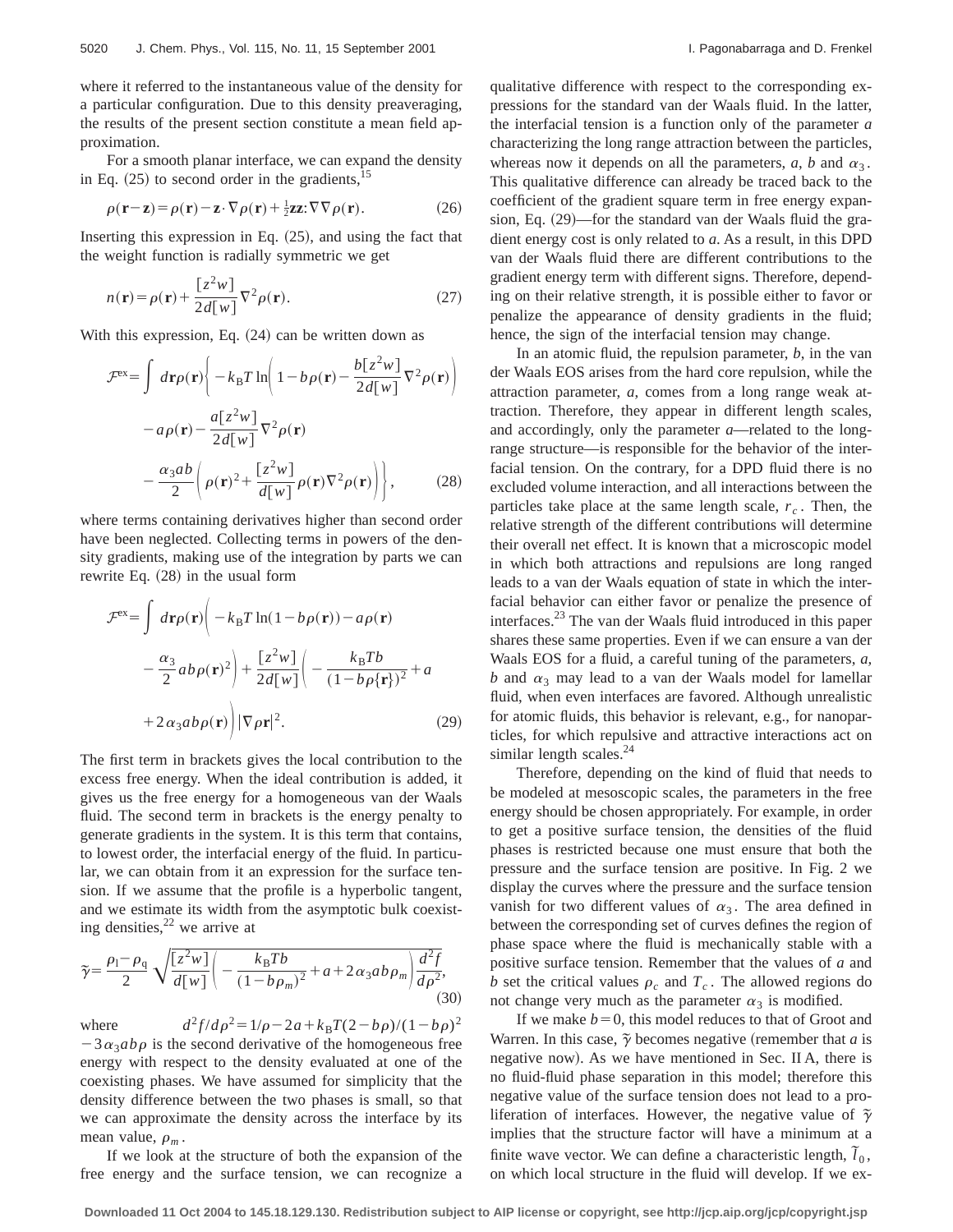

FIG. 2. Curves where the pressure and the surface tension vanish for two different values of  $\alpha_3$  for a van der Waals fluid. Above the solid curve the pressure is positive, and below the long dashed curves the surface tension is positive. The region contained in between the corresponding pair of curves corresponds to the portion of phase space where the fluid will be mechanically stable, with a positive surface tension. Above the long dashed curves the surface tension is negative. Two different values of  $\alpha_3$  are considered:  $\alpha_3=0$  and  $\alpha_3=5$ .

pand the free energy Eq.  $(24)$  to next order in gradients, we can estimate this length to be

$$
\widetilde{l}_0 \sim 2\pi r_c \sqrt{\frac{\left[wr^4\right]}{12\left[wr^2\right]}},\tag{31}
$$

which does not depend on the amplitude *a*; only on the shape of the weight function *w*. Except for rapidly decaying weight functions, this length is of order of the interaction range  $r_c$ . This fact is consistent with the local structure observed in the radial distribution functions for this model (see Sec. IV A). We have also verified numerically the presence of a minimum in the structure factor  $S(k)$ .

#### **B. Binary mixture**

We can also compute the interfacial tension for a binary mixture following the procedure of the previous subsection. The excess free energy in the continuum limit is now

$$
\mathcal{F}^{\text{ex}} = \lambda \int d\mathbf{r} [\rho_A(\mathbf{r}) n_B(\mathbf{r}) + \rho_B(\mathbf{r}) n_A(\mathbf{r})] + \lambda_A \int d\mathbf{r} \rho_A(\mathbf{r}) n_A(\mathbf{r}) + \lambda_B \int d\mathbf{r} \rho_B(\mathbf{r}) n_B(\mathbf{r}).
$$
 (32)

It is useful to introduce the total density  $\rho$  and the mole fraction *c* of component *A* as the relevant variables. They are defined as usual,

$$
\rho_A = \rho c \,,\tag{33}
$$

$$
\rho_B = \rho(1 - c). \tag{34}
$$

If we expand the local densities  $n(r)$  in the same way as in Eq.  $(27)$ , we arrive at the square-gradient approximation for the free energy,

$$
\mathcal{F}^{\text{ex}} = \int d\mathbf{r} 2\lambda \rho_A(\mathbf{r}) \rho_B(\mathbf{r}) + \lambda_A \rho_A(\mathbf{r})^2 + \lambda_B \rho_B(\mathbf{r})^2 + \frac{[z^2 w]}{2d[w]} \{ \lambda \rho_A \nabla^2 \rho_B + \lambda \rho_B \nabla^2 \rho_A + \lambda_A \rho_A \nabla^2 \rho_A + \lambda_B \rho_B \nabla^2 \rho_B \}
$$
  
=  $2\lambda \rho^2 c (1 - c) + \lambda_A \rho^2 c^2 + \lambda_B \rho^2 (1 - c)^2 + \frac{[z^2 w]}{2d[w]} \rho^2 \{ -\lambda c \nabla^2 c - \lambda (1 - c) \nabla^2 c + \lambda_A c \nabla^2 c - \lambda_B (1 - c) \nabla^2 z \}$   
=  $2\lambda \rho^2 c (1 - c) + \lambda_A \rho^2 c^2 + \lambda_B \rho^2 (1 - c)^2 + \frac{[z^2 w]}{2d[w]} \rho^2 \{ 2\lambda - \lambda_A - \lambda_B \} |\nabla_c|^2 \}. \tag{35}$ 

Assuming that  $\rho$  is constant, and for a symmetric mixture  $(\lambda_A = \lambda_B)$ , we get

$$
\mathcal{F}^{\text{ex}} = \rho^2 \int d\mathbf{r} \left\{ 2(\lambda - \lambda_A)c(1 - c) + 2\frac{[z^2 w]}{2d[w]}(\lambda - \lambda_A)|\nabla c|^2 \right\}.
$$
 (36)

Again, the interfacial tension can have either a positive or negative sign, depending on the relative magnitudes of the  $\lambda$ parameters. If  $\lambda_A = \lambda_B = 0$ , and only the repulsion between the particles belonging to different species is kept, then the surface tension has the same sign as  $\lambda$ , as expected.

The interfacial width  $\xi$  can be obtained taking into account that the concentration profile converges exponentially to its bulk value. This gives us  $\xi^2 = 4k/F''$ , where  $\kappa/2$  is the amplitude of the  $|\nabla c|^2$  in the gradient expansion of the free energy, and  $F''$  is the second order derivative of the free energy with respect to the concentration evaluated at its bulk coexisting value. In the symmetric case, we get

$$
\xi^2 = \frac{[z^2 \omega]}{[\omega]} \left( -1 + \frac{T}{4T_c c_{\infty} (1 - c_{\infty})} \right)^{-1},
$$
\n(37)

where  $c_{\infty}$  is the value of the concentration in the bulk phase. The surface tension,  $\gamma$ , can be obtained integrating the difference between the free energy profile and its bulk value. In the small gradient limit, it reduces to

$$
\gamma = \int_{-\infty}^{\infty} \rho \frac{[z^2 \omega]}{2d[\omega]} T_c |\nabla c|^2.
$$
 (38)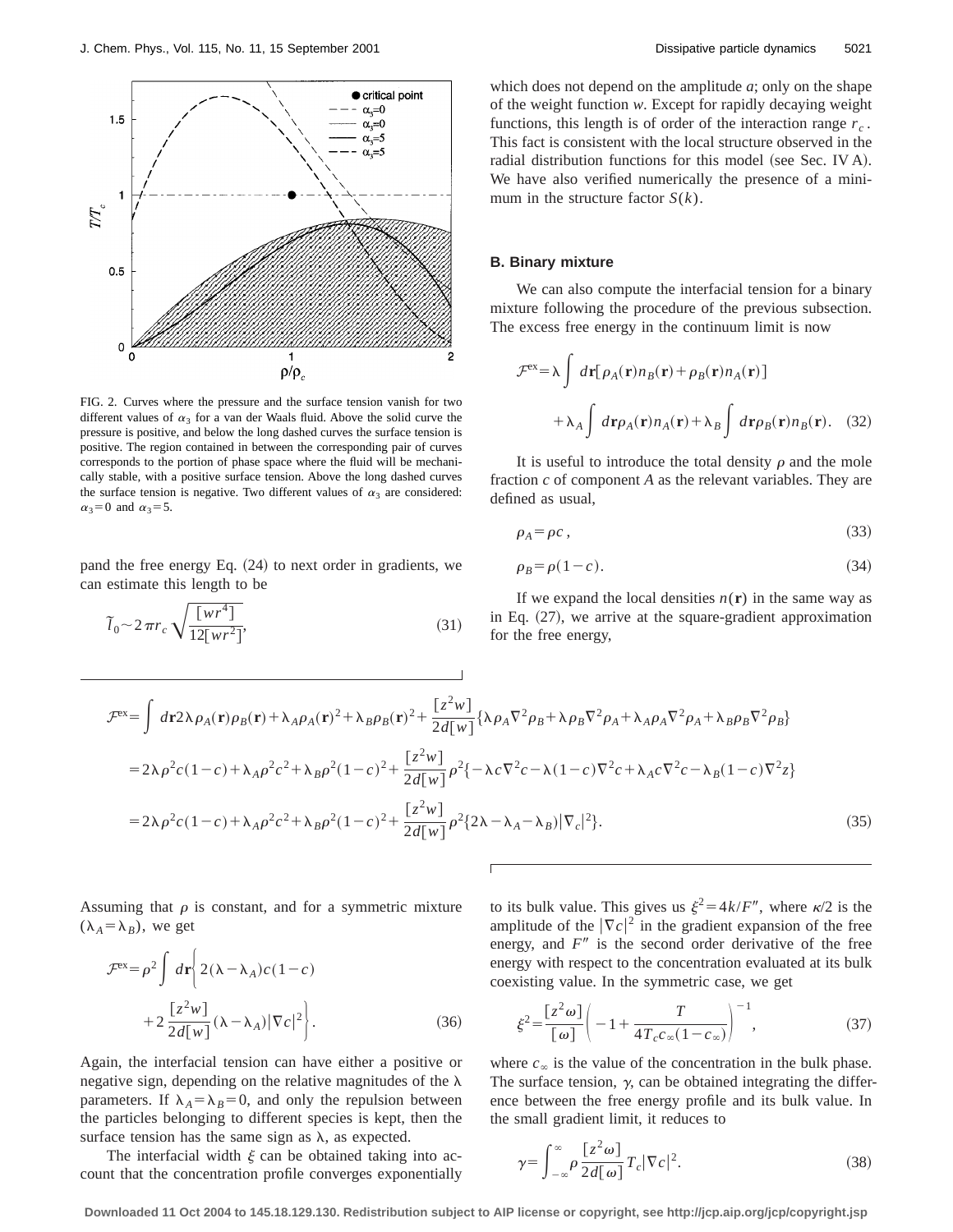

FIG. 3. Pressure as a function of the density for a Groot-Warren fluid, using both the previously proposed pairwise force, Eq.  $(11)$ , and for the force of the present form, Eq.  $(12)$ . In the second case we compare the behavior for a linear and a quadratic weight function.  $a=25$ ,  $\alpha=0.101$ .  $L=6r_c$ ,  $k_BT$ = 1,  $\gamma$ = 1 (see head of Sec. IV for units).

If we assume that the concentration profile is a tanh, we get the estimate

$$
\gamma = \frac{2[z^2\omega]}{3[\omega]} \frac{\rho T_c}{\xi} (c_\infty - 1/2)^2.
$$
 (39)

Close to the critical point, we recover the expected limiting behavior for the interfacial properties, $^{22}$ 

$$
\gamma = 2\rho k_{\rm B} T_c \frac{T_c}{T} \sqrt{\frac{2[z^2\omega]}{3d[\omega]}} \left(1 - \frac{T}{T_c}\right)^3,\tag{40}
$$

$$
\xi = \sqrt{\frac{[z^2 w]}{4d[w](1 - T/T_c)}}.
$$
\n(41)

# **IV. EQUILIBRIUM PROPERTIES**

We will now analyze the equilibrium properties of the examples of nonideal DPD systems introduced in Sec. II and will compare with the predictions of previous models performing numerical simulations. We take the interaction range *r <sup>c</sup>* as the unit of length and the mass of the DPD particles *m* as the unit of mass. The equations of motion are integrated self-consistently to avoid spurious drifts in the thermodynamic properties.10

# **A. Groot and Warren fluid**

Before studying a DPD model with fluid-fluid coexistence, we compare the results of our model for a Groot-Warren fluid with the original one, based on forces given by Eq.  $(11)$ . In this case, both models should coincide and we analyze it to see the effects of the weight function shape on the properties of nonideal fluids.

We have performed simulations for a DPD fluid in three dimensions, taking as parameters  $a=25$  and  $\alpha$ =0.101—which corresponds to those used in Ref. 21. In Fig. 3 we compare the predictions for the EOS given by our



FIG. 4. Radial distribution for a Groot-Warren fluid, using both the previously proposed pairwise force, Eq. (11), and for the force of the present form, Eq.  $(12)$ . In the second case, we compare the behavior for a linear and a quadratic weight function. Same parameters as in Fig. 3. The mean density is  $\rho_m = 3$ .

model and by running a DPD simulation with the Groot-Warren model.

Groot and Warren used the same weight function for all pairwise forces. The proposed model for this nonideal fluid neatly shows that, for the present class of models, a linear weight function is not suitable to sample the local density of each DPD particle, because it leads to a pairwise conservative force that exhibits a discontinuity at the edge of the interaction region,  $r_c$ . We have analyzed the effect of such a jump on the thermodynamic and structural properties of this system. To this end, we have considered both decreasing linear and quadratic *w*'s.

In Fig. 3 we compare the EOS obtained from simulations; for a quadratic *w*, our model coincides with that of Groot-Warren. However, for a linear *w*, the agreement survives only at low densities. This DPD model has a transition to a solid state at high densities, and the results obtained indicate that the location of such a transition is sensitive to the shape of the weight function—the characteristic force felt by each particle depends on the shape of *w* for a given density. In Figs. 4–5 we compare the radial distribution functions for our model and that of Groot-Warren, and for different *w*'s, at increasing values of the density. It is clear that the shape of *w* plays an important role in the local structure of the fluid, and will influence the location of the fluid-solid transition. In Sec. III A we have noted that for the present model there exists a characteristic length,  $\tilde{l}_0$ , associated with density fluctuations and which is of order  $r_c$ . Only for fairly narrow weight functions will this length become much smaller than  $r_c$ .

At low densities, a linear *w* generates less local structure, a pleasant feature for a mesoscopic model. However, as the density is increased, the local structure develops faster for a linear weight function, leading sooner to a transition to the ordered phase. The use of a quadratic weight function leads to results identical to those of the GW model, while a linear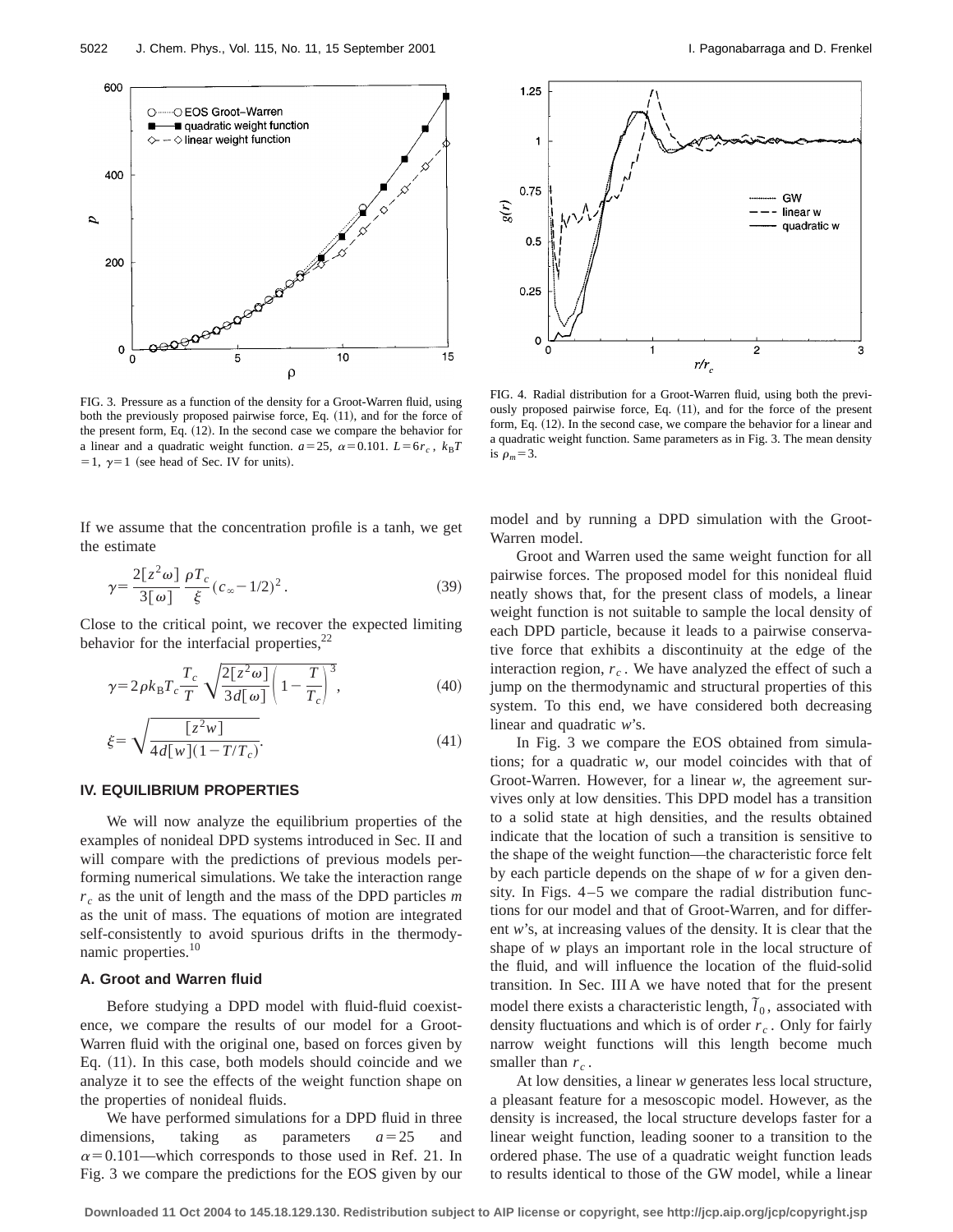

FIG. 5. Radial distribution function for a Groot-Warren fluid, using both the previously proposed pairwise force, Eq.  $(11)$ , and for the force of the present form, Eq. (12). In the second case, we compare the behavior for a linear and a quadratic weight function. Same parameters as in Fig. 3. The mean densities are: (a)  $\rho_m = 8$  and (b)  $\rho_m = 14$ .

force tends to smooth the structure at short distances. The mean repulsion between particles is larger with a linear *w* rather than with a quadratic one. Moreover, it seems plausible to assume that the discontinuity in the force induces a higher sensitivity to local density fluctuations. These results show how the modifications of the shape of the weight function can be used to fine-tune details of the behavior of a fluid, once the EOS has been fixed.

## **B. van der Waals fluid**

Next, we focus on the liquid-gas equilibrium properties of a two-dimensional van der Waals fluid. Taking a homogeneous system, we can analyze the effect of the density fluctuations on the EOS, and compare it with the predictions coming from the macroscopically assumed EOS. In Fig. 6, we show the pressure values obtained in simulations run at fixed homogeneous density, volume and temperature. In this case we can recover the characteristic van der Waals loop.



FIG. 6. Equation of state for a 2-D van der Waals fluid. The different sets of data points correspond to different temperatures.  $b=0.016$ ,  $a=1.9b$ ,  $\alpha_3$ = 5,  $L=7r_c$ ,  $\gamma=1$  (see head of Sec. IV for units).

The actual coexistence curve should be derived from it using the equal area Maxwell's construction. The agreement with the expected EOS from the macroscopic free energy is very good, and only small deviations are observed, due to particle correlations.

We have also analyzed the density and pressure profiles when we bring into contact a liquid and a gas in the coexistence region. As mentioned in Sec. II, the compressibility of the fluid, especially in the coexistence region, is very sensitive to the parameter  $\alpha_3$  that characterizes the amplitude of the term cubic in the pressure. For  $\alpha_3=0$  the density profiles tend to fluctuate substantially. Note that our estimates for the parameters and ranges of stability are all based on a mean field description, which may be no longer quantitatively correct under such conditions. Due to this, a series of simulations will be needed for each set of selected parameters whenever a detailed, quantitative comparison, may be required.

When the parameter  $\alpha_3$  is increased (we have taken the value  $\alpha_3$ =5), imposing an initial slab of liquid in coexistence with a slab of gas the interface remains stable, and the density fluctuations in the liquid phase are not too large.

In Fig. 7 we show the temperature, pressure and mean square displacement of the system during the extension of the simulation. One can see that the temperature does not shift, and corresponds to its nominally assigned value. The pressure exhibits important fluctuations, but if we subtract the normal and tangential components (in the figure we only display the averaged pressure), their difference, which is twice the surface tension, gives a value with a well-defined positive mean. Also the mean square displacement shows that particles have had the time to diffuse the interfacial width, which is roughly proportional to the interaction range, *r <sup>c</sup>* , indicating that the droplet is stabilized.

Fig.  $8(a)$  shows the density profiles obtained by starting with a step density profile in the liquid-gas coexistence region, where the numerical errors are smaller than the fluctuations, as in the rest of the plots. The shape of the drop is stable and the interfaces fluctuate around their initial location, as could be expected. The density ratio between the two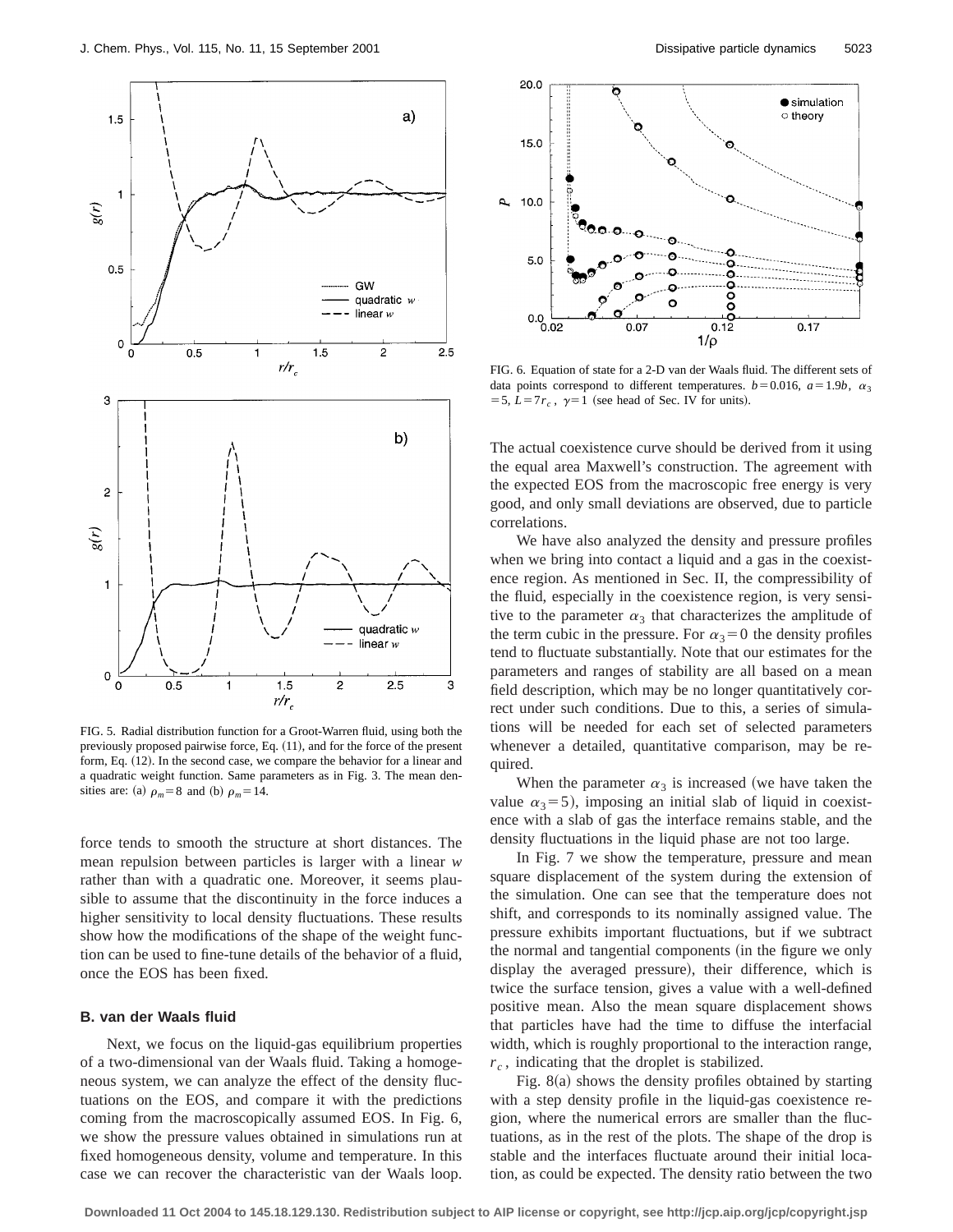

FIG. 7. Thermodynamic values of a DPD fluid with a van der Waals EOS when a liquid is coexisting with the gas phase, in two dimensions. The initial condition corresponds to a slab of fluid in the *y* direction in coexistence with a slab of gas.  $\tilde{\gamma}$  is the interfacial tension, extracted from the mean pressures,  $\tilde{\gamma} = (L_y/2)(P_{yy} - P_{xx})$ . Also displayed the mean-square displacement in units of the interaction range  $r_c$ .  $L_y=20$ ,  $L_x=3$ ,  $k_B T=0.75$ , *a*  $=1.9*b$ ,  $b=0.0156$ ,  $\alpha_3=5$ . The unit of time is the time needed for a DPD particle to diffuse  $r_c$  initially (see head of Sec. IV for units).

fluid phases,  $\rho_{\text{liq}} / \rho_{\text{gas}} = 4$  makes it reasonable to call the two phases liquid and gas. The density in the gas phase is  $10r_c^{-2}$ , which ensures that in both phases the number of interacting particles is sufficiently high. By looking at the density profiles, one can also observe that the density fluctuations in the dense phase are small, as expected on the basis of the small compressibility of the fluid.

Finally, we have also computed the components of the pressure tensor across the profiles. For an inhomogeneous fluid there is no unambiguous way of computing the local components of the pressure tensor; we follow here the procedure described in Ref.  $25$  and display them in Fig. 8(b). They follow basically the increase in density, exhibiting larger fluctuations in the liquid phase. In the bulk phases, the two components of the pressure tensor have to be equal. This is clearly shown in Fig. 9, where the differences in the two components are confined to the interfaces, if we compare the location of the differences with the density profiles of Fig.  $8(a)$ . Moreover, the increase in fluctuations in the dense phase is clearly displayed. The equilibration of the drop can also be monitored by analyzing the time scale at which the pressure profile becomes symmetric at both interfaces. Together with the pressure differences, we have also plotted in thin lines the integral of the pressure difference across the profile. This quantity is the surface tension, and indeed, the values we get when the profile is equilibrated agree with the predictions extracted from the mean pressures, displayed in Fig. 7. We have also computed the excess free energy profile. Its integral gives us an alternative (thermodynamic) route to compute the surface tension. We have verified that the values of the surface tension obtained integrating the excess free energy profile coincides with the value presented above, computed along the virial route.



FIG. 8. Equilibrium (a) density and (b) pressure profiles for a 2-D van der Waals fluid. The initial profile is a step profile. Same parameters as in Fig. 7 (see head of Sec. IV for units).

Another appealing feature of these conservative interactions is that their density dependence induces smooth local structure. Indeed, if we analyze the radial distribution functions for a homogeneous phase, we can see that the structure in this case is almost nonexistent. When an interface is present, it is hard to assess the spurious structure that the model may induce through the density profile. All we can say is that the decay of the density is monotonic from one phase to the other, and therefore, avoids spurious structure close to the interface. Such a structure would be spurious on the mesoscopic scale modeled by the DPD fluid. In contrast, the onset of structuring of the liquid-vapor interface on an atomic scale (beyond the Fisher-Widom line) is a real effect.<sup>26</sup>

### **C. Binary mixture**

Finally, we have run simulations for a binary mixture corresponding to the model described in Sec. II C. As in the previous subsection, we concentrate on the equilibrium properties of the fluid in the coexistence region. We have simulated a 2-D fluid, starting with an initial step profile in con-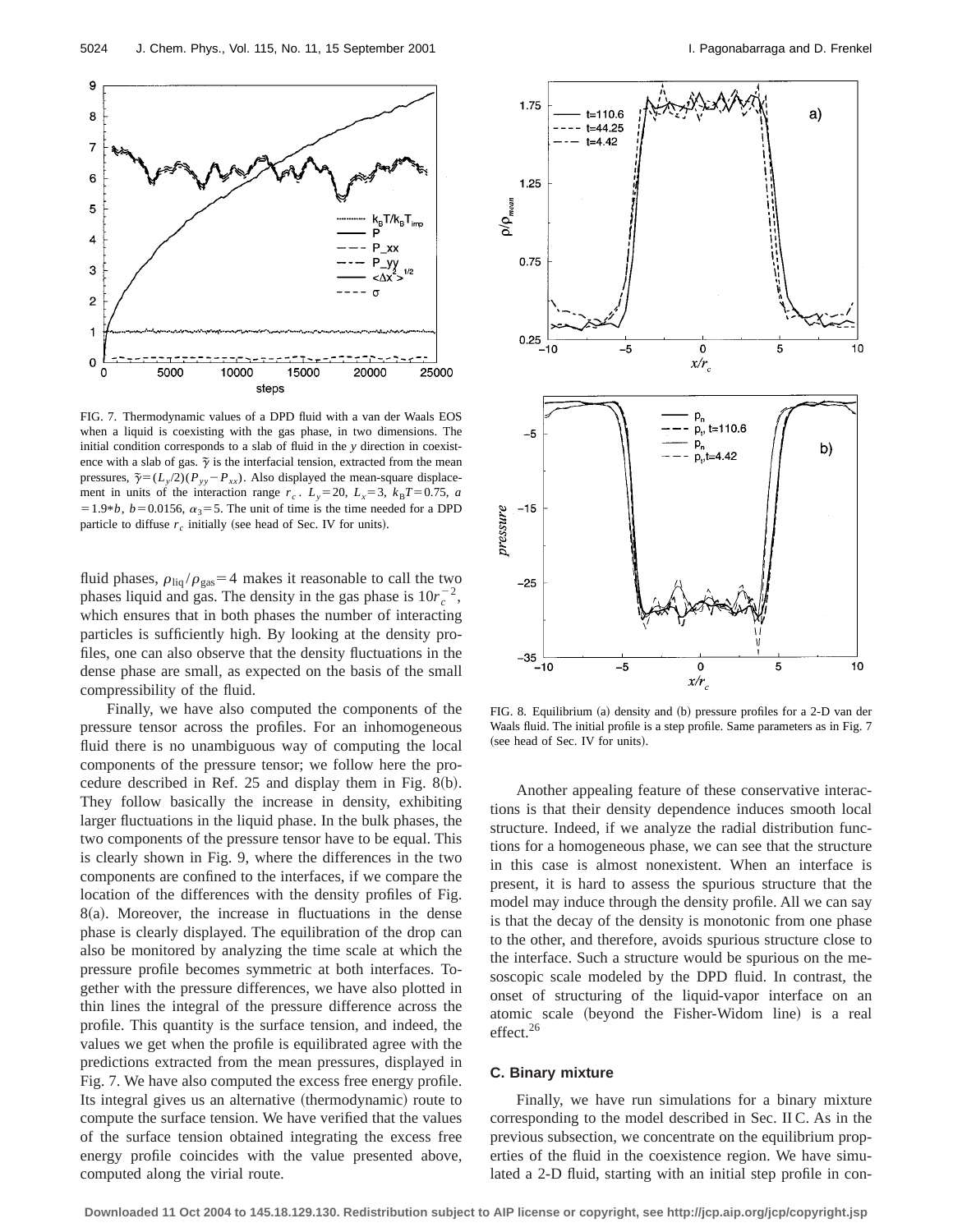

FIG. 9. Profiles of the difference between the normal and tangential components of the pressure tensor along the system, for the pressure profiles of Fig. 8 $(b)$ . Same parameters as in Fig. 7 (see head of Sec. IV for units).

centration. In Fig. 10 we show the evolution of the temperature and pressure, which remain essentially constant through the simulation. We also display the root mean square displacement of the two species. One can clearly see that after a short initial period, when the species start to feel the presence of the interfaces their effective diffusion slows down. The fact that the mean square displacement is much larger than the interfacial width, which remains of the order of the interaction range,  $r_c$ , ensures that the initial configuration has relaxed to its proper equilibrium shape.

We have computed the concentration profiles as a function of time. In Fig. 11 we show the concentration profiles of one of the species at an initial and late stage of the relaxation towards the equilibrium coexistence. As was the case in the van der Waals fluid, the fluctuations are greater in the concentrated phase. Although the concentration of each species



FIG. 10. Temperature, pressure and mean-square displacements of the two species as a function of time, for a binary mixture below its critical temperature,  $T/T_c = 0.5$ , and with  $\lambda = 1$ ,  $\lambda_A = 0.2$  (see head of Sec. IV for units).



FIG. 11. Profiles of the relative amount of one of the species across the system, at two different times. These curves have been multiplied by 2 to avoid confusion with the thin lines. The latter correspond to the normalized mean density at the same time (see head of Sec. IV for units).

goes basically to zero in one of the two coexisting phases, the interface does not broaden and keeps its width within  $r_c$ . Despite this large concentration gradient, the mean density barely changes across the interface. These normalized mean densities are displayed also in Fig. 11 as thin curves. Although a small dip in the normalized mean density appears at the interfaces, its value is not large compared with the typical bulk density fluctuations (which are due to the compressibility of the fluid). Again, this indicates that the use of concentration dependent conservative forces suppresses the appearance of spurious structure at interfaces, while still being able to drive the phase separation.

We can also test the predictions of Sec. III B for the interfacial properties on the basis of a binary mixture. To this end, we have integrated numerically Eq.  $(38)$  using the concentration profiles obtained from the simulations, and we have compared the results with the theoretical prediction, Eq.  $(39)$ . We display the results in Fig. 12, where we have multiplied the theoretical curve by an overall numerical factor, since the numerical prefactors in Eq.  $(39)$  are approximate. One can observe that the overall good agreement is lost at small temperatures, where the interface is very sharp, and close to the critical point, where fluctuations are expected to play a relevant role.

## **V. CONCLUSIONS**

We have presented a new way of implementing conservative forces between DPD particles. Rather than assuming a force that depends on the interparticle separation, we have introduced a conservative interaction that depends on the local excess free energy. In this way, it is possible to fix beforehand, at the mean-field level, the desired thermodynamic properties of the system. However, this procedure neglects the effect of particle correlations. Whenever an accurate quantitative comparison is needed, a set of numerical simulations will be required to determine accurately the appropri-